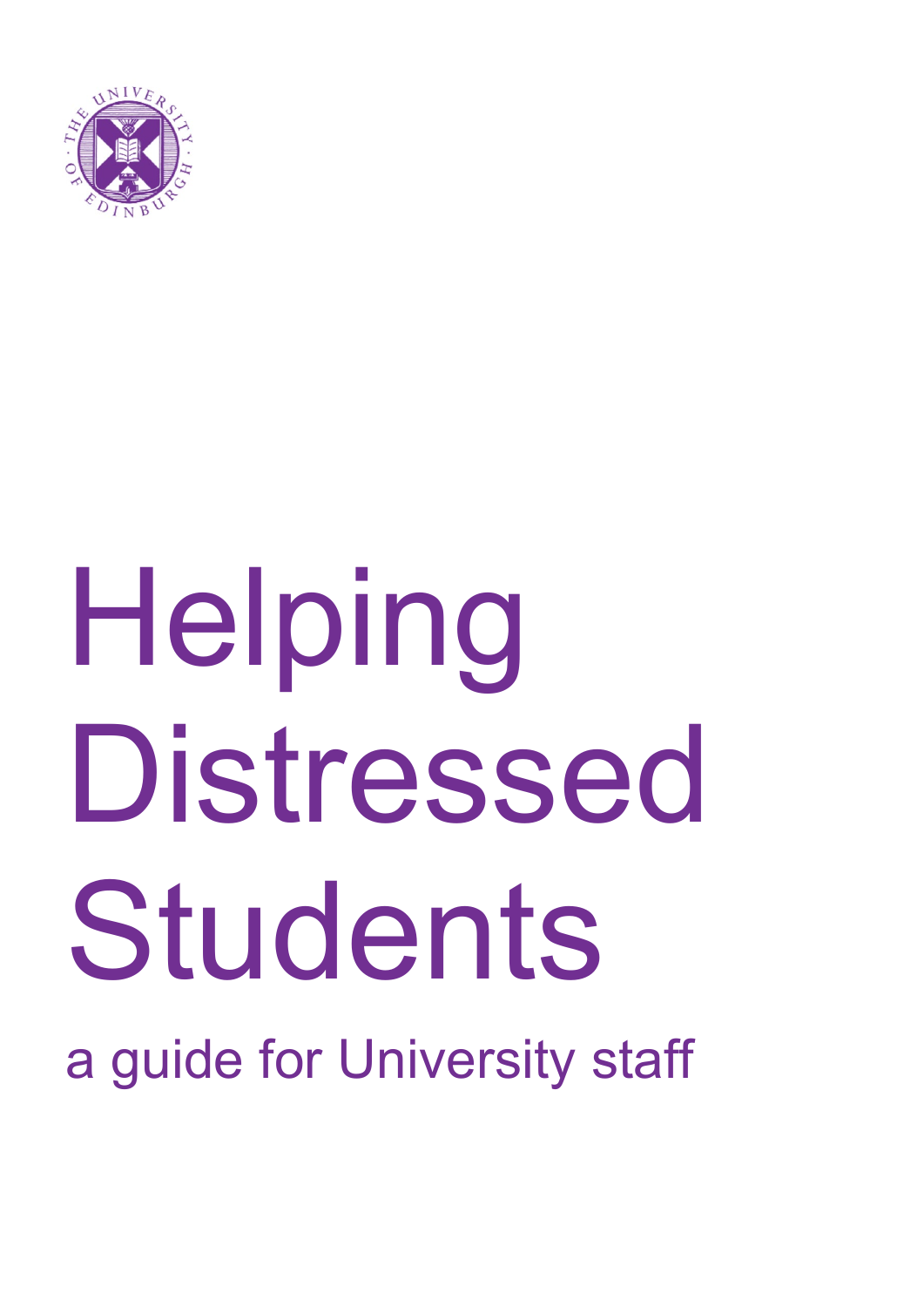Many people experience emotional and psychological difficulties at some point in their lives. Usually these can be resolved by talking them through with family and friends. Sometimes professional help is needed. Most students will cope well with the stresses of academic life given reasonable support from their friends, family and academic departments. Sometimes they need more than this. If you feel you need to, or are requested to give a student extra assistance, it is important to help within the boundaries of what you feel competent to do.

### **Helping Distressed Students: A guide for staff**

This guide has been produced to:

- Help you to recognise when a student may be in difficulty
- Provide advice to help you respond/refer appropriately and effectively
- Remind you of the sources of support within the University
- Raise awareness of issues relating to student mental health

What you can do

- Listen
- Give the student time to talk
- Understand the situation from their point of view
- Be sympathetic and not dismissive
- Help the student to feel contained
- Make appropriate referrals

What you can't do

- Solve all the student's problems
- Take responsibility for their emotional state or actions

The health and welfare of all members of the University is everyone's concern.

This guide gives you advice on dealing with both crises and more everyday situations. It is important to be prepared for emergencies, but you should be aware they occur very rarely and that expert help is available.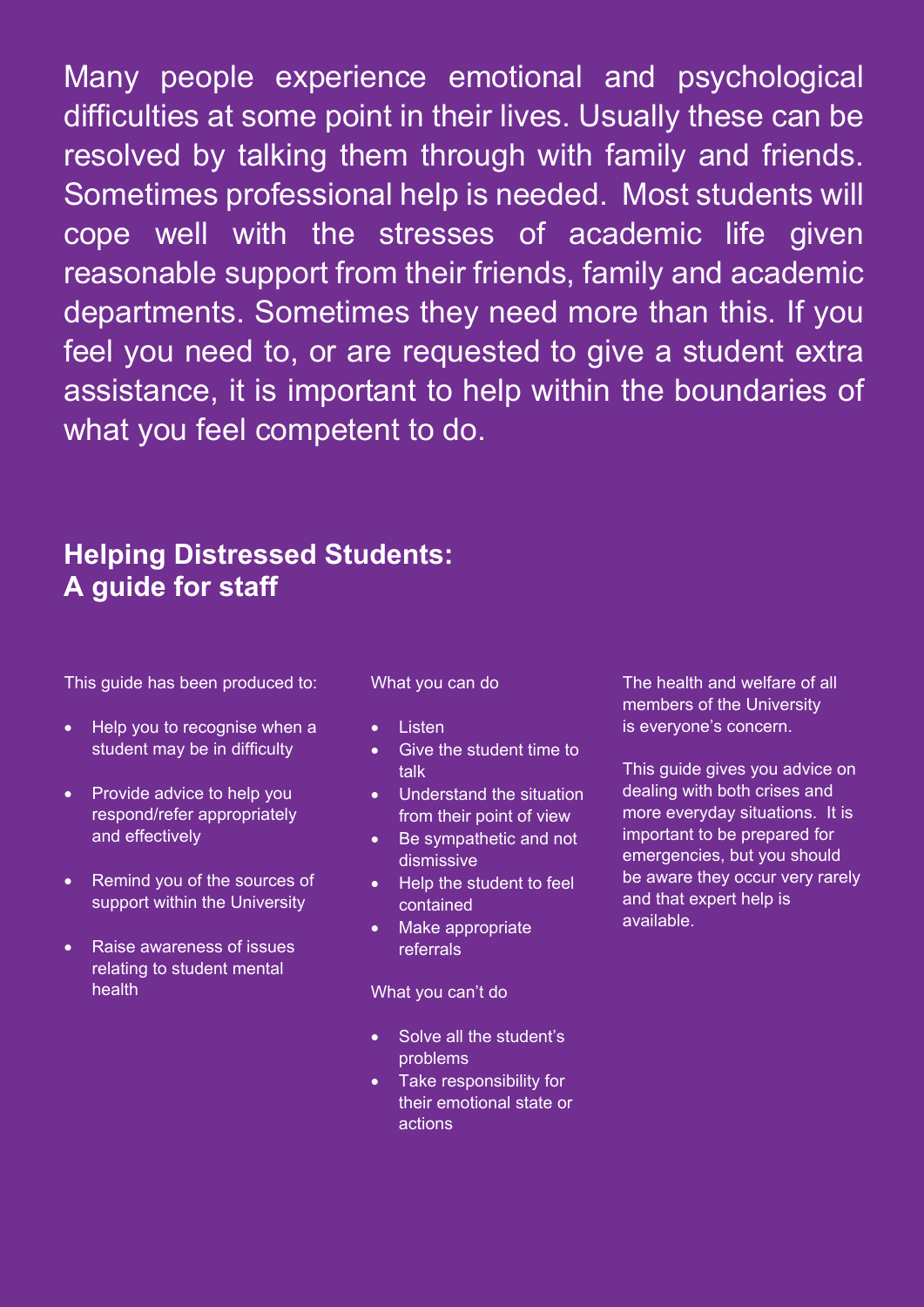## **How do you know there is a problem? Trusting your own judgement – check the following**

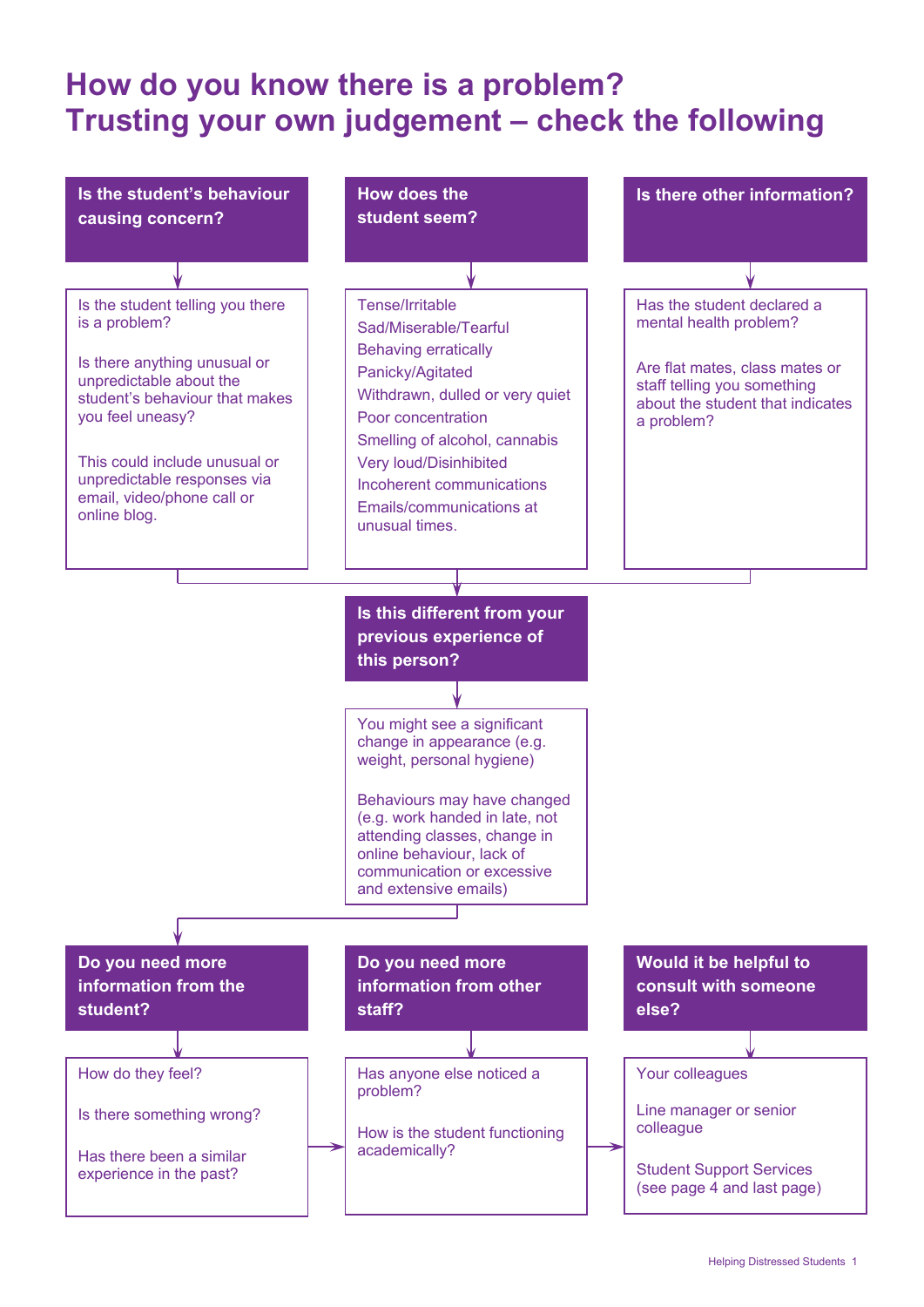## **What you should do if the situation does NOT require immediate action**

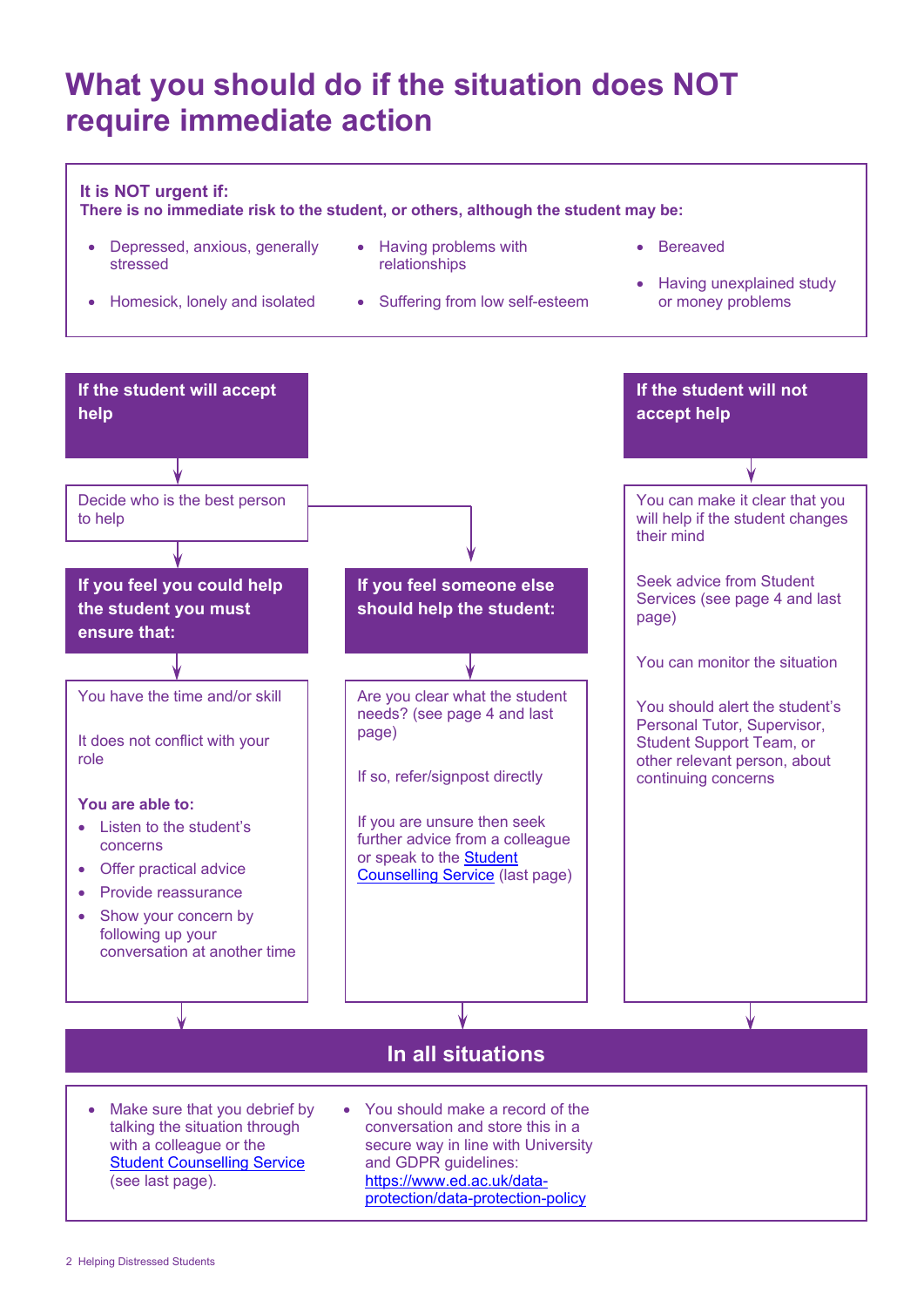## **What you should do if the situation IS urgent**



Helping Distressed Students 3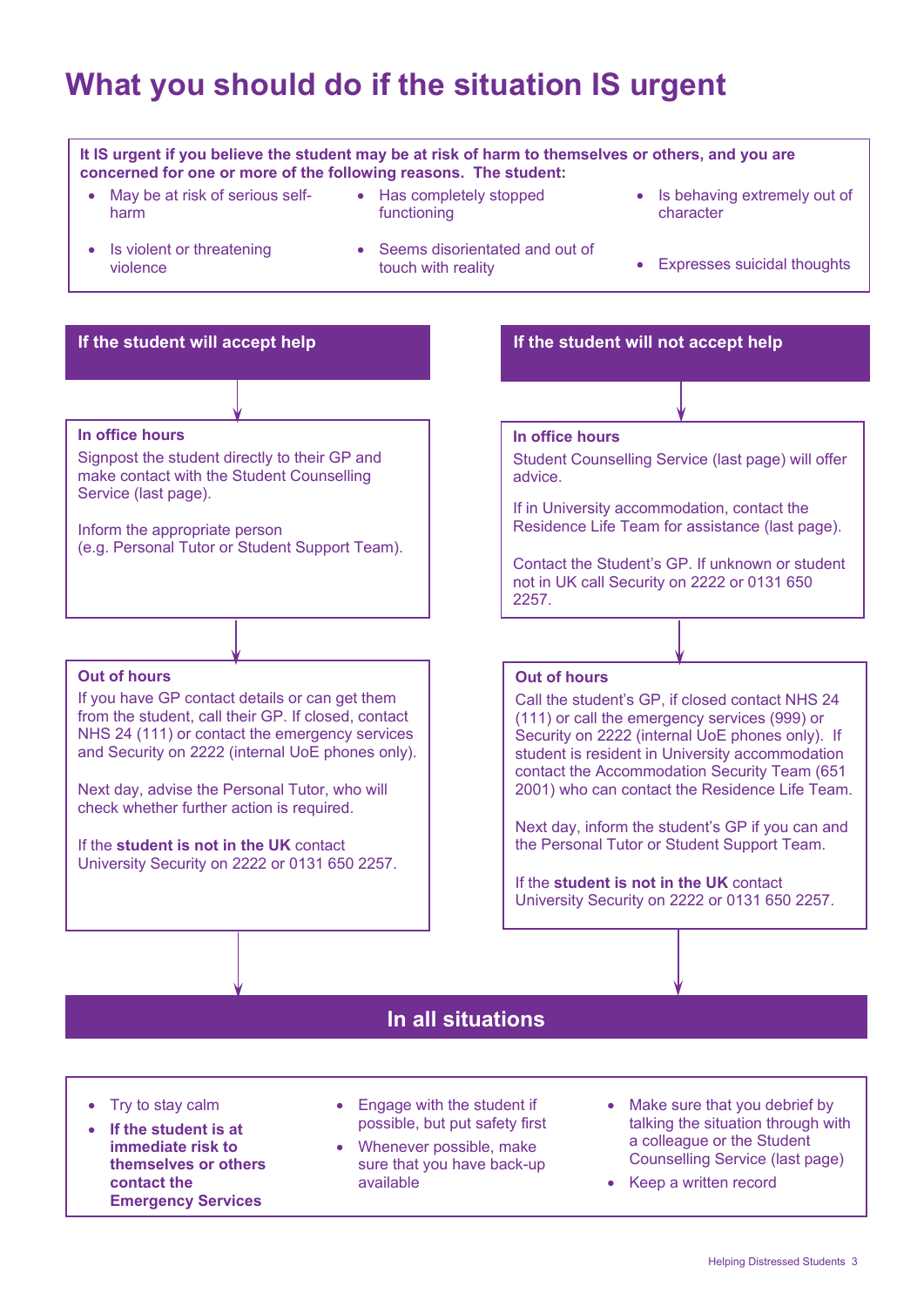## **What sort of support does the student need?**



**Remember – friends and family can be a source of support**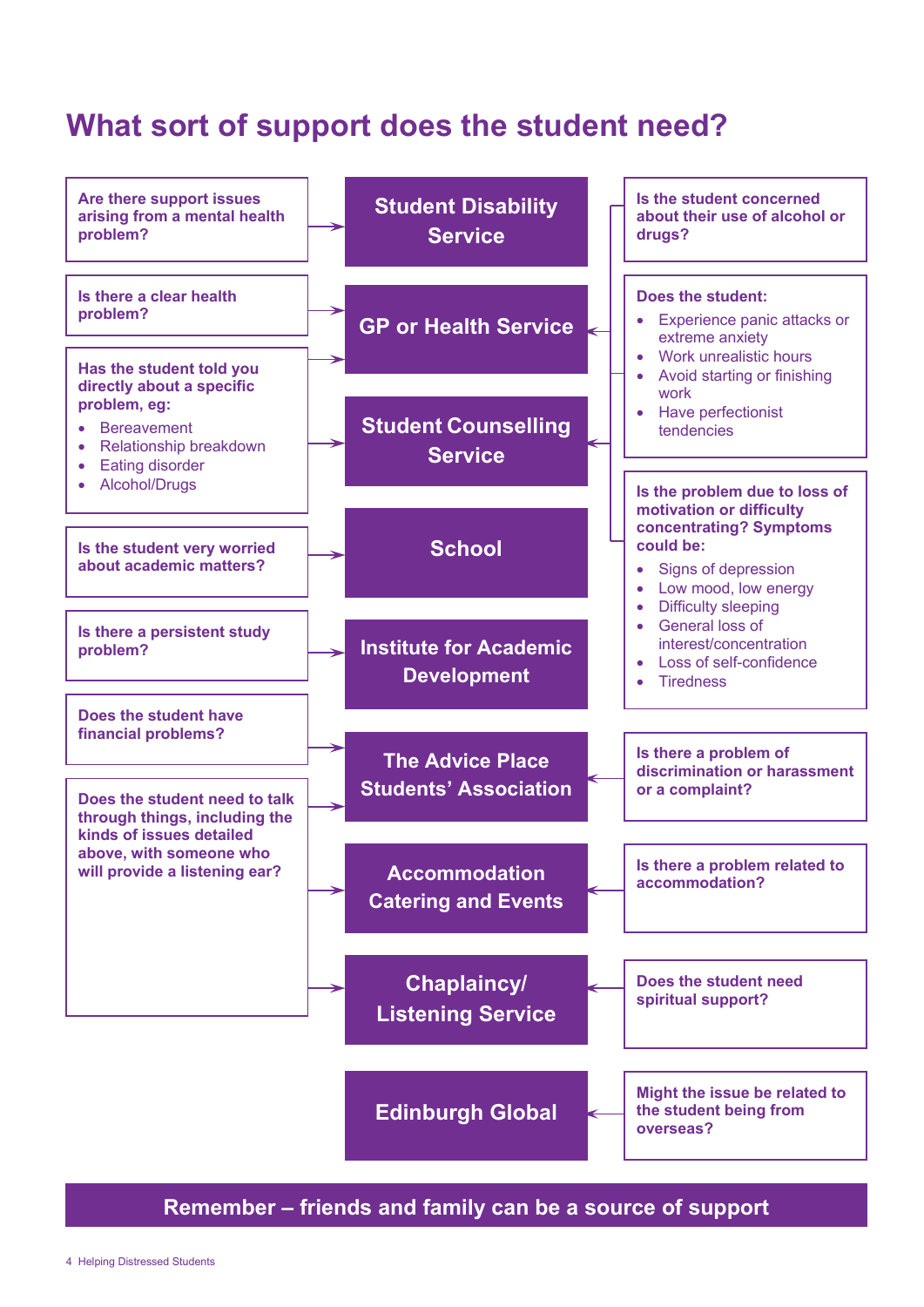# **Roles and responsibilities**

#### **Identifying Sources of Support**

- It is not always possible to know what the best source of support might be. The student may have more than one problem, or the initial problem may not be the most central.
- What is important in the first instance is to signpost the student to somewhere **that is acceptable to them**. Further signposting can be made later, if appropriate.

#### **Offering Support Directly**

If you offer support yourself, you must ensure that:

- You have sufficient time within the context of your other commitments to do this
- It does not conflict with other aspects of your role
- You have access to consultation
- You seek advice from colleagues or student services if you have persistent concerns.

Other supports available to staff include: The Chaplaincy Listening Service: [The Listening](https://www.ed.ac.uk/chaplaincy/the-listening-service)  [Service | The University of Edinburgh](https://www.ed.ac.uk/chaplaincy/the-listening-service) The Staff Counselling Service: <https://www.ed.ac.uk/counselling-services/staff>

Remember – you are not solely responsible for a student's emotional state.

#### **Confidentiality**

- Do not disclose personal information about students to anyone outside the University, including parents, without the student's explicit consent: [https://www.ed.ac.uk/staff/s](https://www.ed.ac.uk/staff/supporting-students/student-mental-health/guidance-communicating-student-emergency-contacts) [upporting-students/student](https://www.ed.ac.uk/staff/supporting-students/student-mental-health/guidance-communicating-student-emergency-contacts)[mental-health/guidance](https://www.ed.ac.uk/staff/supporting-students/student-mental-health/guidance-communicating-student-emergency-contacts)[communicating-student](https://www.ed.ac.uk/staff/supporting-students/student-mental-health/guidance-communicating-student-emergency-contacts)[emergency-contacts](https://www.ed.ac.uk/staff/supporting-students/student-mental-health/guidance-communicating-student-emergency-contacts)
- If the parents wish to contact a student, you can offer to forward a communication or tell the student they have been in touch.
- Treat personal information about students with discretion.

• Do not promise absolute confidentiality and advise the student that you may have to consult a colleague. The Student Counselling Service offers a confidential consultation service to all staff who may wish to discuss their concerns about students in difficulty.

The Advice Place offers a remote contact with the police. Remote reporting allows victims or witnesses of a crime or incident to report it to the Advice Place rather than having to go to the police directly. [Edinburgh University Students' Association](https://www.eusa.ed.ac.uk/adviceplace/harassmentsafetyandcrime/reportingacrime)

Guidance is available for supporting students who report sexual violence: <https://reportandsupport.ed.ac.uk/> and <https://www.ed.ac.uk/staff/student-support/sexual-violence>

Guidelines on disclosure of information on students are available: <https://www.ed.ac.uk/records-management/guidance> If you require further advice or clarification please contact Records Management Section (0131 651 4099).

Further guidelines on disclosure and confidentiality are available: www.ed.ac.uk/student-disability-service/staff/supportingstudents/student-disclosure

The University of Edinburgh would like to acknowledge the contribution of Myra Woolfson at the University of Nottingham Counselling Service to this document